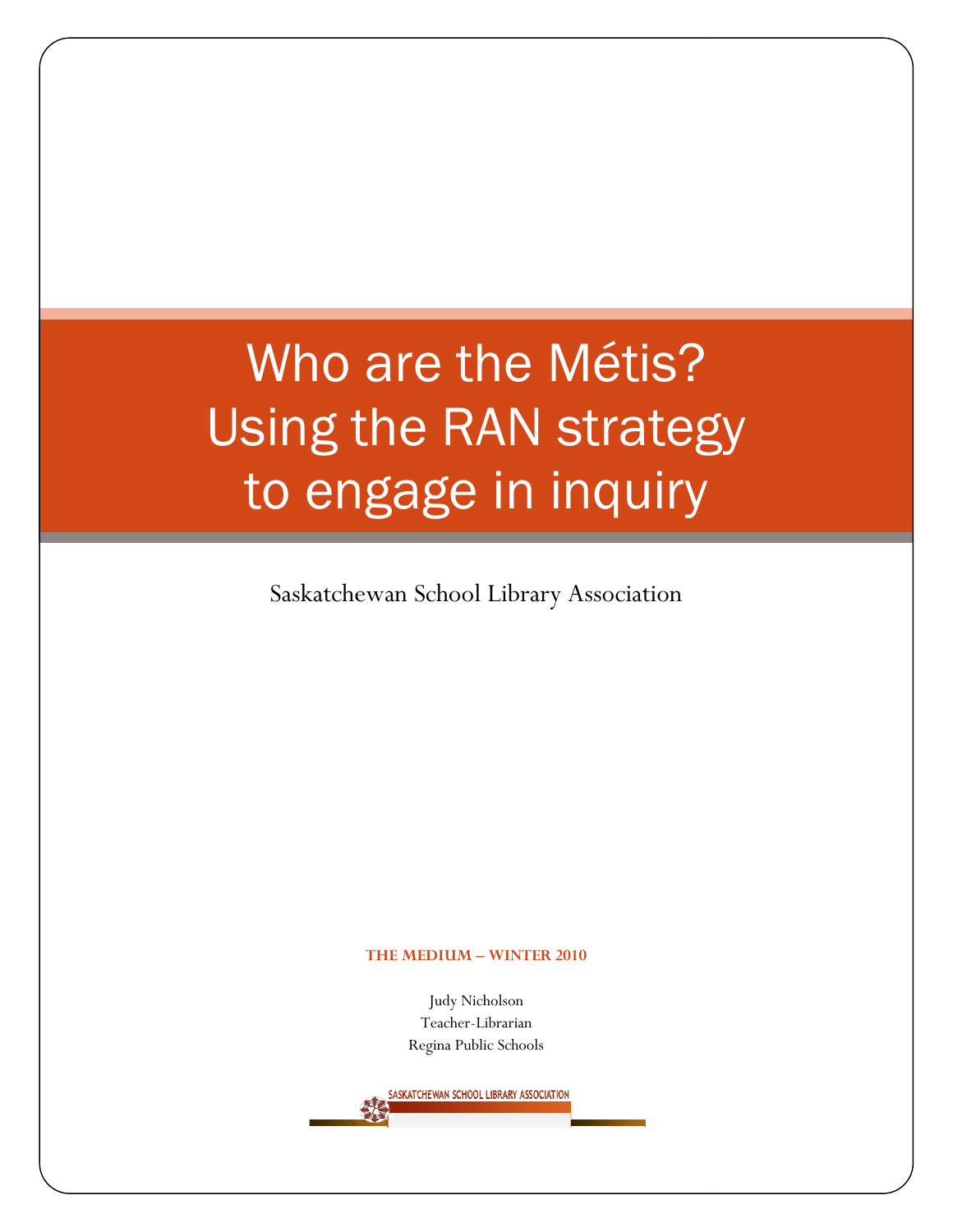## Who are the Métis? Using the RAN strategy to engage in inquiry

#### Saskatchewan School Library Association

This article chronicles a professional development session presented by Wilfred Burton, Differentiation Consultant, Regina Public Schools at Dieppe Elementary School in Regina, Saskatchewan on January 29, 2010. Author Judy Nicholson was a participant in that session and Wilfred graciously agreed to have this activity shared in The Medium.

## Focus of Inquiry: Who are the Métis?

### Commentary:

Reading and Analyzing Non-Fiction Text (RAN) is a great method of establishing prior knowledge and providing a group with a non-threatening way of confirming authentic information and determining if there are misconceptions. It also provides a foundation for further, more in-depth inquiry.

The graphic organizer at the end of this article helps students record and build on prior knowledge as they work through inquiries and the research process. To use this chart, students:

- record existing understandings (What I Think I Know)
- confirm existing knowledge based on evidence from research (Confirmed or Yes, You Were Right)
- identify and address misconceptions based on research (Misconceptions)
- record new information gathered (New Information)
- propose new questions or wonderings that arise during the inquiry (Wonderings).

The chart may be completed as a whole-group, small-group or an individual activity. Use of sticky notes to record ideas facilitates the movement of recorded ideas across the categories in the chart.

The activities below can be used as whole group activities to pool prior knowledge, build a knowledge foundation, analyze text, and determine new wonderings to engage in further inquiry.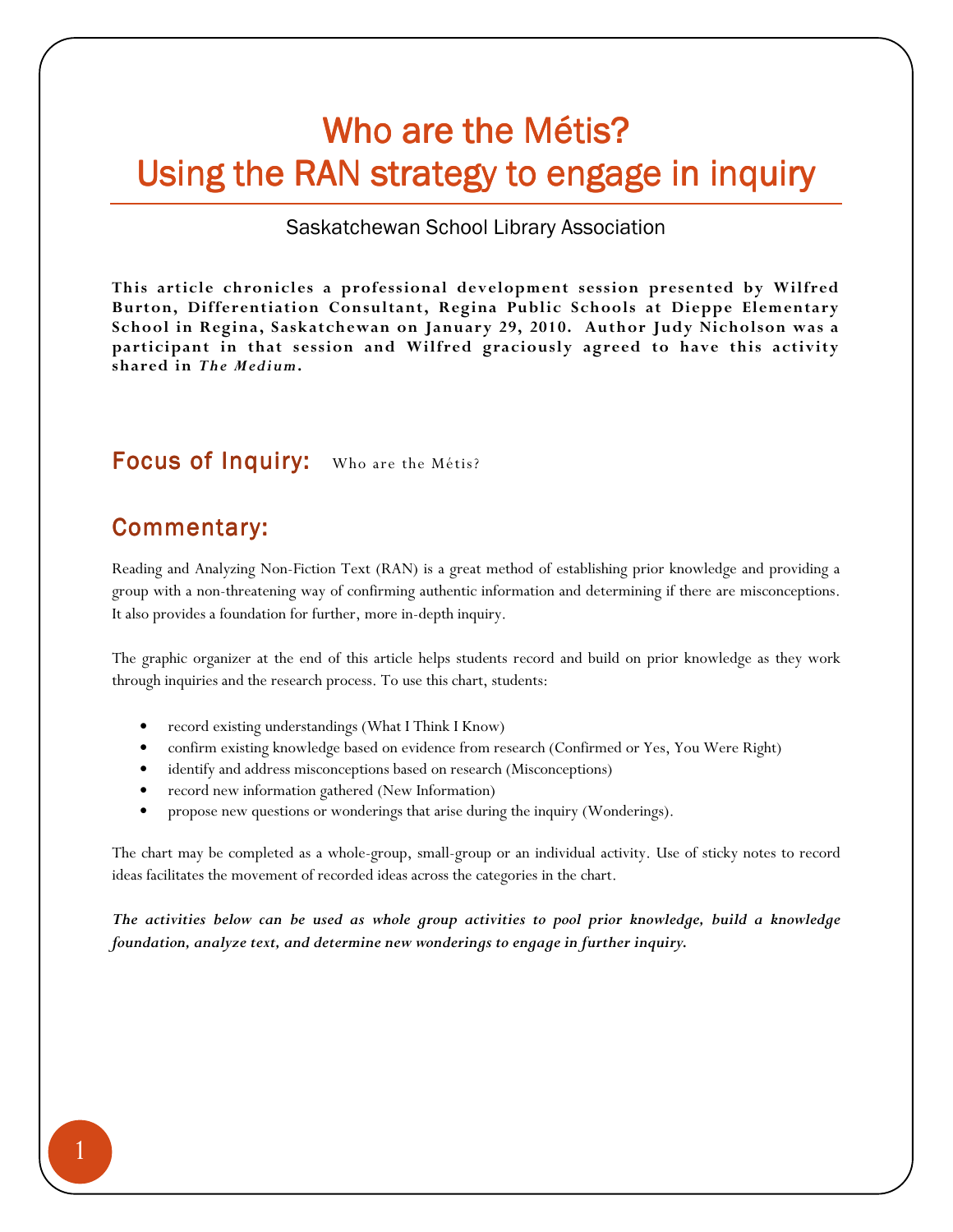## Activity One:

#### "1-2-Group" Method of Generating Ideas

#### "What you already know?"

- Individually participants spend 2-3 minutes generating a list of their knowledge of the Métis. This is personal knowledge and is not to be discussed nor confirmed at this time.
- Working with a partner, participants integrate all ideas into a single list. (another 2-3 minutes)
- On individual post-it notes, they write a word or phrase for each idea. (up to 5 minutes)
- The facilitator then goes around the group having partners each contribute a post-it to the board at the front. Duplicate ideas are grouped together.
- Continue until all the notes are displayed.

## Activity Two:

#### Analyzing Text to Confirm Information and Determine Misconceptions

- Provide each participant with a copy of The Flower Beadwork People by Sherry Farrell Racette (Regina: Gabriel Dumont Institute, 1991)
- Stagger the beginning point for the reading (depending on how many participants you can divide the book into several sections). Participants keep reading for about 8-10 minutes until you tell them to stop.
- After reading, you return to the array of post-its on the board and have participants use information from the text to decide if each one is – confirmed, a misconception or a wondering. Misconceptions and wonderings can be moved to another part of the board or onto separate chart paper.
	- o Confirmed the information is provided in the book
	- o Misconception- the information is proved incorrect by the information provided in the book
	- o Wondering the information on the post-it was not addressed
- The group now has a large body of shared information that does not require further investigation.
- Additional information: Key information could be provided on cards that could be distributed to be read aloud at appropriate times: i.e Treaties, Royal Proclamation, Bill C31, etc. This information could also assist in confirming ideas.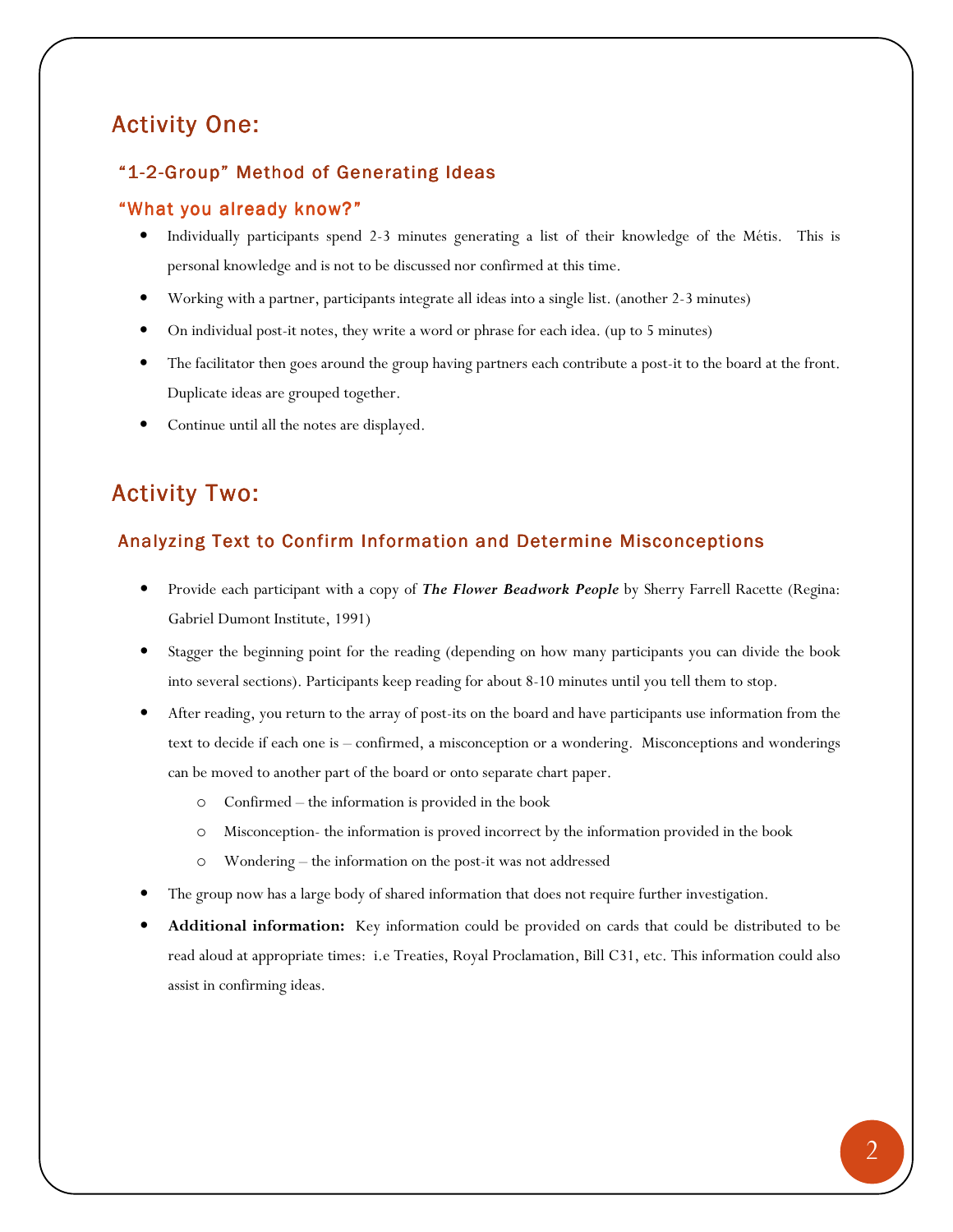#### Extending the Activity:

- o Other books or read alouds can be used to confirm additional ideas or add more information. Examples: Fiddle Dancer or Dancing in my Bones by Anne Patton and Wilfred Burton.
- o Sorting or webbing: The confirmed information can be sorted into sub-headings.
- o Writing notes or a paragraph: The confirmed information could be used to make jot notes, a paragraph, or the foundation for continued research along a specific topic line.
- o Further research:
	- o Misconceptions: These statements could be further researched and corrected to provide the right information.
	- o Wonderings: These items could become the basis for further inquiry.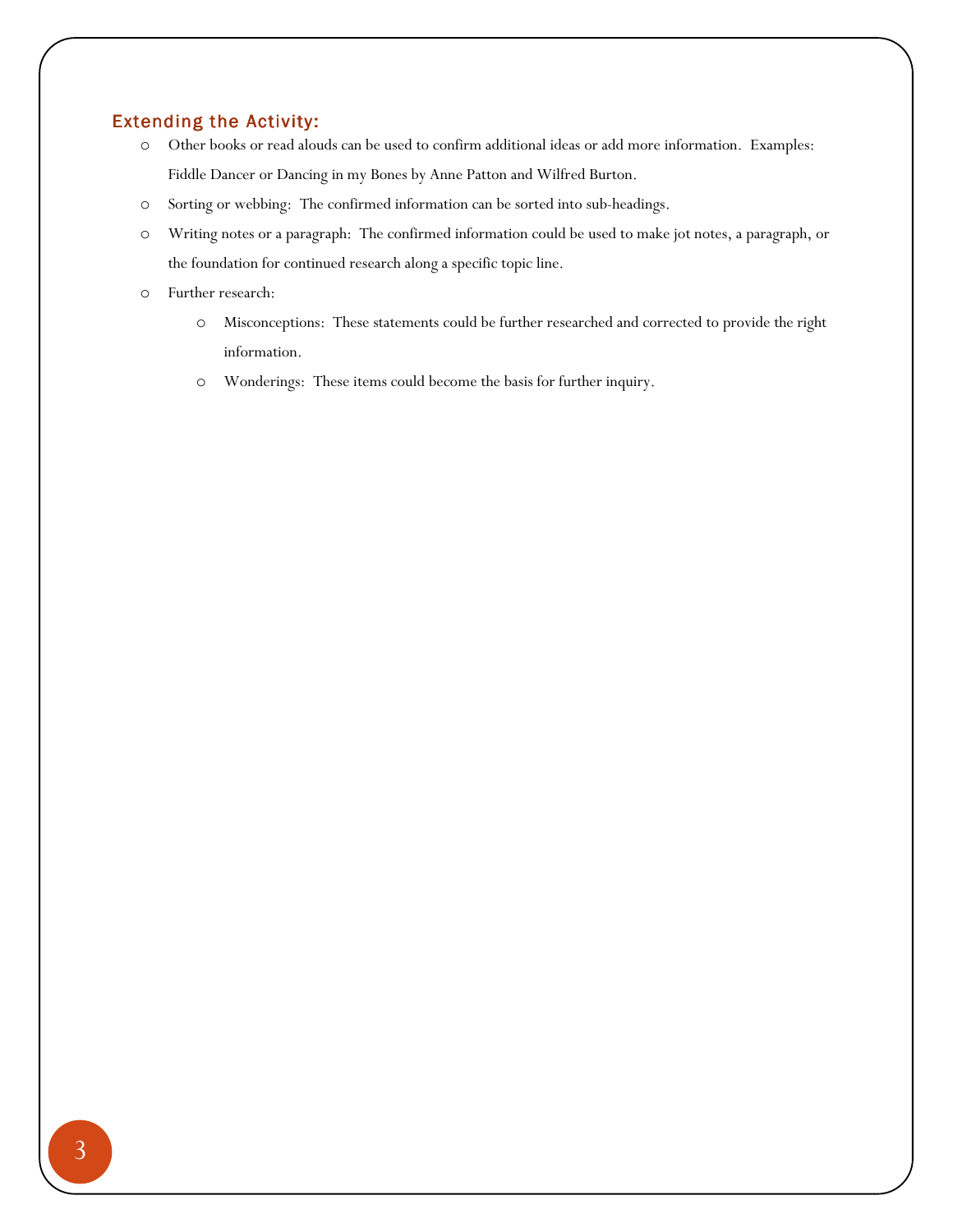## Sources

Patton, A., & Burton, W. (2007). Fiddle dancer. Saskatoon, SK: Gabriel Dumont Institution.

Patton, A., & Burton, W. (2009). Dancing in my bones. Saskatoon, SK: Gabriel Dumont Institute.

Racette, S. F. (1991). The Flower beadwork people. Saskatoon, SK: The Gabriel Dumont Institute.

Stead, T. (2004). Reality checks: teaching reading comprehension with nonfiction k-5 . Portland, ME: Stenhouse Publishers.